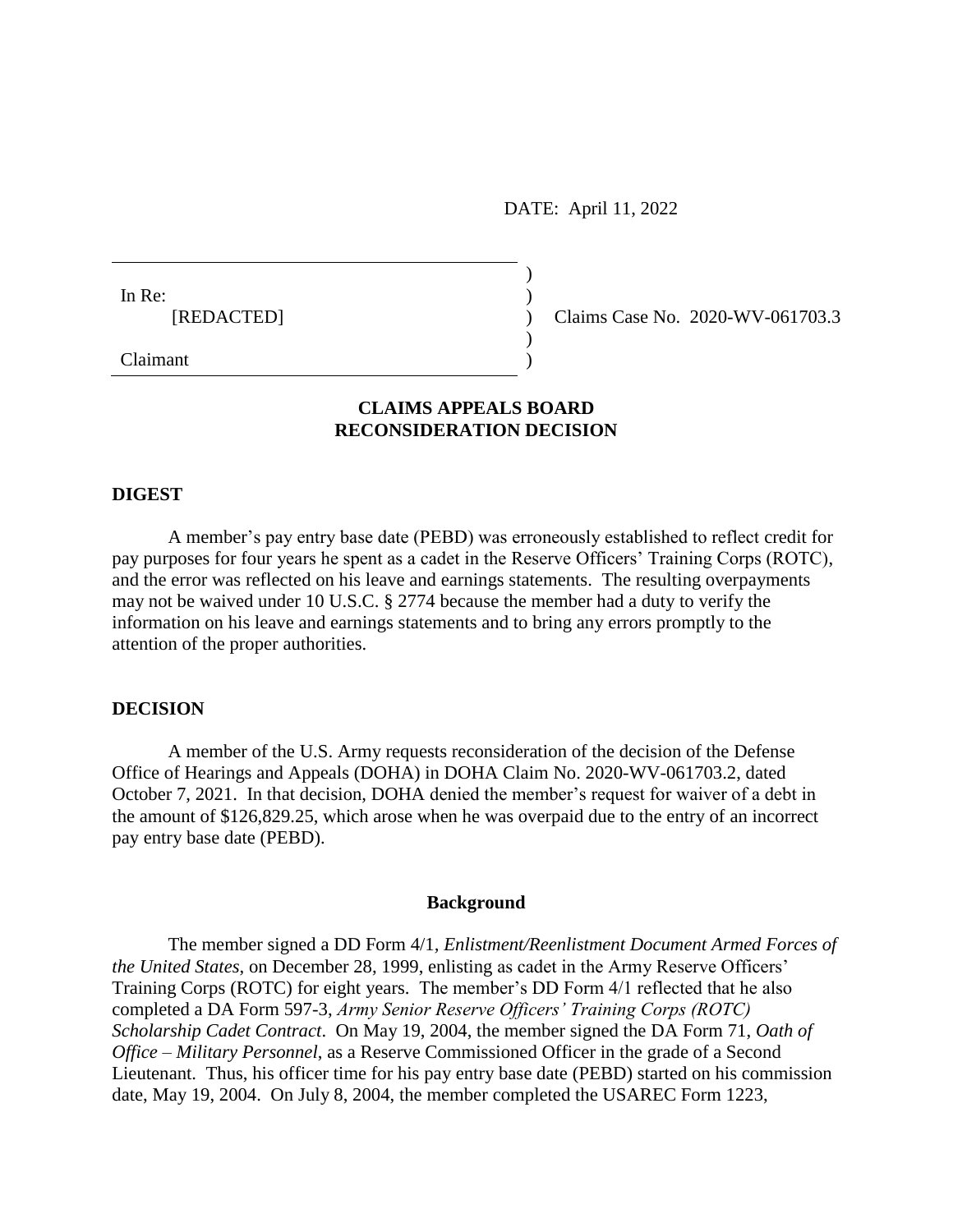*Department of the Army Service Agreement F. Edward Herbert Armed Forces Uniformed Services University of the Health Sciences*. He completed that service agreement in order to enter the Uniformed Services University of Health Sciences (USUHS) program to receive a medical education in return for an active duty service obligation. Effective August 2, 2004, he was accessed into the USUHS program as a Second Lieutenant. At that time, the member's PEBD should have been consistent with his date of commission and the start of medical school. However, due to an administrative error, the member erroneously received base pay based on a PEBD of December 8, 1999, the date he became a cadet in the ROTC. As a result of this error, the member was overpaid \$[28,271.51](https://28,271.51) in base pay during the period August 2, 2004, through May 16, 2008.

On May 17, 2008, the member signed the DA Form 71, *Oath of Office – Military Personnel*, and was appointed to the Regular Army Medical Corps as a Captain. At the time of his commissioning as Captain, the member's PEBD should have been calculated to reflect the date of his commission, May 17, 2008, with credit for the days he served (up to 75 days) in the inactive Reserve from the date he was commissioned after ROTC, May 19, 2004, until he was accessed into the USUHS on August 2, 2004, resulting in the establishment of his PEBD as March 4, 2008. However, his PEBD remained December 8, 1999, and as a result, he was erroneously overpaid \$[39,012.52](https://39,012.52) during the period May 17, 2008, through March 31, 2012. In addition, effective June 14, 2010, the member was entitled to receive overseas cost of living allowance (OCOLA). Since there was an error in the member's PEBD, the OCOLA he received during the period June 14, 2010, through September 30, 2012, was miscalculated, causing him to be overpaid [\\$1,065.07](https://1,065.07). Thus, this increased the member's indebtedness to \$[68,349.10](https://68,349.10)   $($28,271.51 + $39,012.52 + $1,065.07).$  $($28,271.51 + $39,012.52 + $1,065.07).$  $($28,271.51 + $39,012.52 + $1,065.07).$  $($28,271.51 + $39,012.52 + $1,065.07).$  $($28,271.51 + $39,012.52 + $1,065.07).$  $($28,271.51 + $39,012.52 + $1,065.07).$  $($28,271.51 + $39,012.52 + $1,065.07).$ 

The record shows that despite the establishment of an erroneous PEBD, the member received his proper base pay during the period April 1, 2012, through February 28, 2014, and his proper OCOLA during the period October 1, 2012, through December 31, 2013. However, due to an erroneous lock on his pay rate during the period March 1, 2014, through July 31, 2015, he was underpaid \$[5,193.27](https://5,193.27) in base pay. In addition, during the period January 1, 2014, through July 31, 2015, he was underpaid OCOLA in the amount of \$705.96. Since he was previously overpaid  $$68,349.10$ , the underpayments totaling  $$5,899.23$  (\$[5,193.27](https://5,193.27) + \$705.96) reduced his debt to [\\$62,449.87](https://62,449.87) (\$[68,349.10](https://68,349.10) - \$[5,899.23\)](https://5,899.23).

The record further shows that during a review of the member's PEBD in August 2015, his PEBD was erroneously changed to September 23, 2003, retroactive to September 23, 2009. As a result, the member was overpaid \$[42,293.56](https://42,293.56) in August 2015. Since his pay record continued to reflect the erroneous PEBD of September 23, 2003, instead of March 4, 2008, he was overpaid \$[22,085.82](https://22,085.82) during the period September 1, 2015, through April 30, 2020. As a result, the member's total indebtedness to the United States increased to [\\$126,829.25](https://126,829.25)  $(\$62,449.87 + \$42,293.56 + \$22,085.82).$  $(\$62,449.87 + \$42,293.56 + \$22,085.82).$  $(\$62,449.87 + \$42,293.56 + \$22,085.82).$  $(\$62,449.87 + \$42,293.56 + \$22,085.82).$  $(\$62,449.87 + \$42,293.56 + \$22,085.82).$  $(\$62,449.87 + \$42,293.56 + \$22,085.82).$  $(\$62,449.87 + \$42,293.56 + \$22,085.82).$ 

The member requested waiver of his debt, and the Defense Finance and Accounting Service (DFAS) recommended that DOHA waive a portion of the debt. Specifically, DFAS recommended waiver of the overpayment of base pay and OCOLA the member received during the period August 2, 2004, through August 19, 2015. DFAS stated that since the member's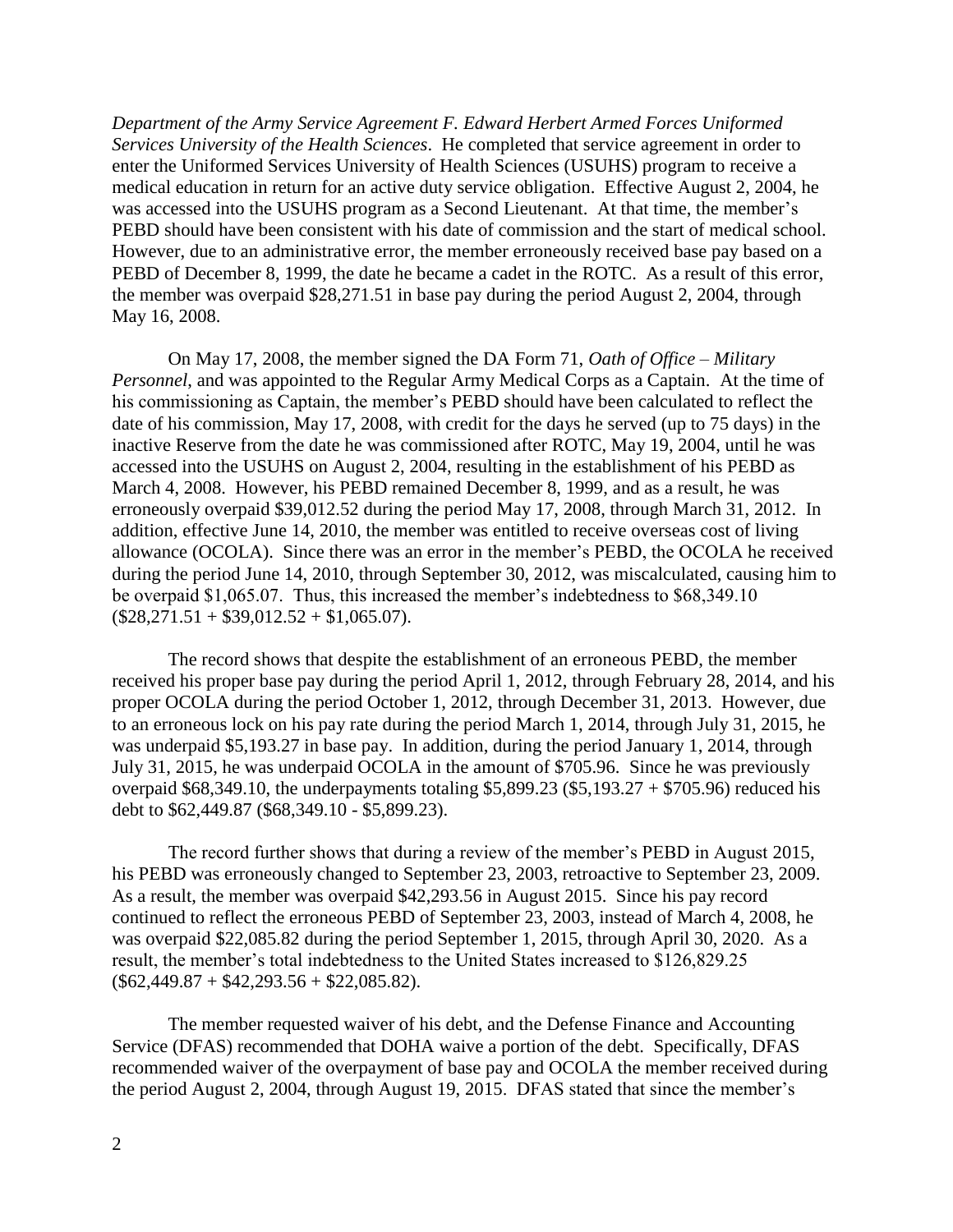PEBD was incorrect when he started at USUHS, it would have been unreasonable for someone new to the program to suspect an error. However, DFAS found that since the member submitted a pay inquiry on August 20, 2015, he suspected an error in his pay. Therefore, DFAS recommended denial of the overpayment during the period August 20, 2015, through April 30, 2020.

In the DOHA decision, the adjudicator declined to follow DFAS's recommendation of partial waiver of the member's debt, and denied waiver in full. She found that the record evidence reflected that the member was furnished with official documentation, that if reviewed, would have alerted him to the fact that he was being overpaid. She stated that the member received leave and earnings statements (LESs) during the period of overpayment, and in reviewing his first LES, which was for August 2004, she noted that the member's years of service was reflected as four years. However, as of August 2004, the member had not served any years in the military. She further found that all his subsequent LESs reflected that he had completed at least four years of service which he did not complete. She stated that for 11 years, August 2004 through July 2015, the member had been issued LESs that reflected he was paid base pay and OCOLA based on years of service he did not complete, yet it was not until August 20, 2015, he questioned his pay. In that regard, on August 20, 2015, the member sent a pay inquiry stating that his years of service were incorrect on his LESs; that he graduated from medical school in May 2008; and that he was getting paid less than the correct amount of years of service. He stated that he was receiving monthly base pay of [\\$5,571.60](https://5,571.60) for over four years of service, instead of \$[5,890.50](https://5,890.50) for over six years over service. He also stated that his monthly COLA was incorrect because he was receiving \$860.33 for four years of services, instead of six years of service. However, the adjudicator noted that the member's LES for July 2015, the month preceding the member's inquiry concerning his August 2015 LES, reflected that his monthly pay was based on 15 years of service. She noted that after the member's inquiry, his September 2015 LES reflected that he began receiving [\\$6,747.50](https://6,747.50) in base pay, and his October 2015 LES reflected that he received [\\$6,990.06](https://6,990.06) in base pay. The adjudicator found that despite these discrepancies, the member did not question his pay based on his years of service at that time. She noted that it was not until January 2016 that the member contacted pay officials about his COLA, and it was in April 2016 that he raised his concerns about being overpaid due to his base pay. The adjudicator held that had the member examined his LES that he received beginning in August 2004, he would have noticed the discrepancy in his years of service and contacted the proper pay officials regarding the error, which would have presumably led to the correction of the error. Therefore, under the circumstances, the adjudicator denied waiver of the resulting debt finding that collection of the of it would not be against equity and would be in the best interest of the United States.

In his request for reconsideration, the member states that DFAS, including DFAS's Office of General Counsel, and local Defense Military Pay Office (DMPO) personnel were unaware of his actual, correct PEBD. Therefore, he states that it is unreasonable to hold him accountable for understanding the nuances and intricacies involved in the correct determination of his PEBD. He further states that although his active duty service time as a Medical Corps officer started in May 2008, his entrance in the Army's pay system began in December 1999 as a ROTC cadet. He states that although his years as a medical student do not count as creditable service for pay purposes, he was an active duty soldier throughout his four years at USUHS.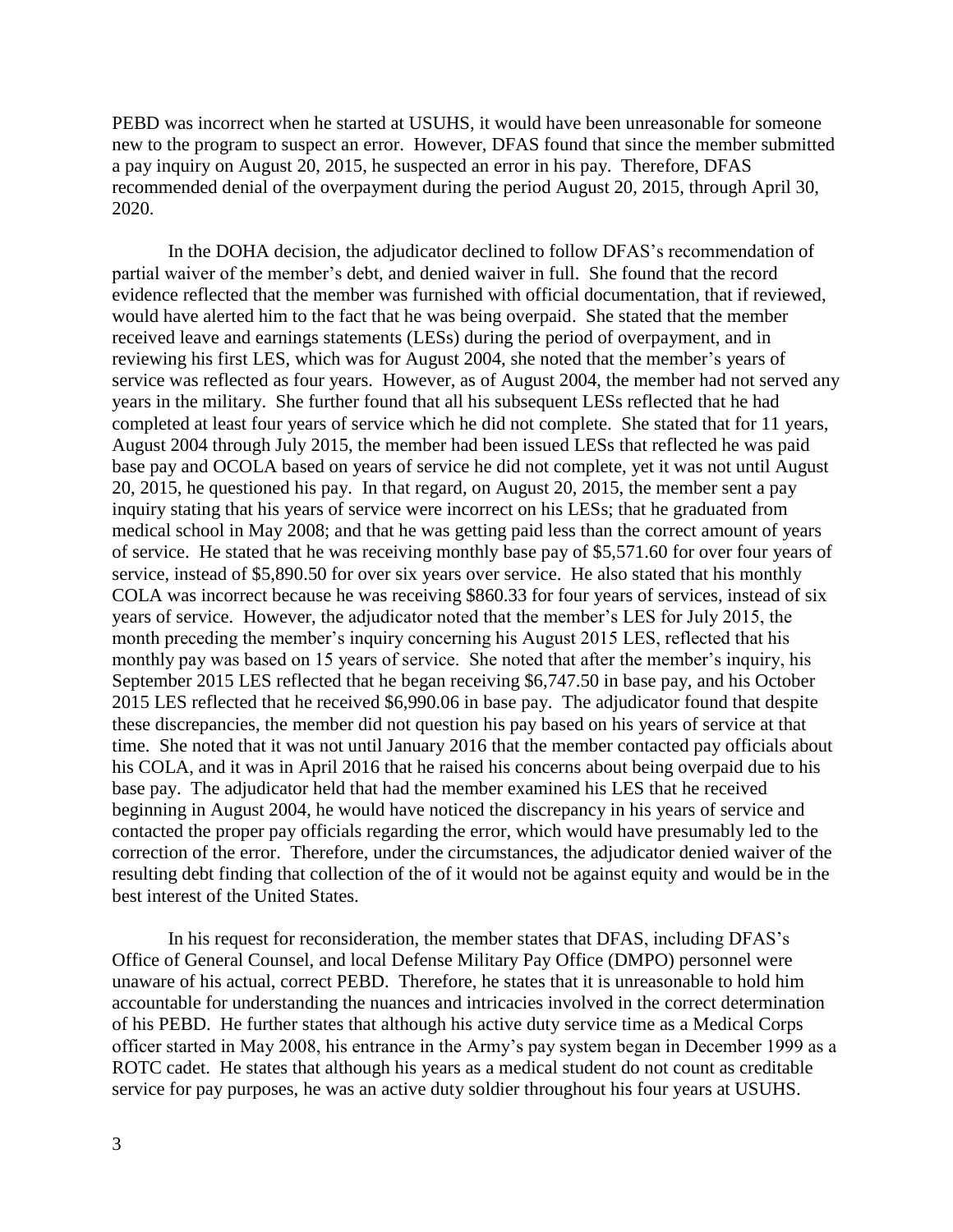He states that multiple pay errors over the period of 2004 to 2020 resulted in the debt. He states that it is unjust that his reliance on the proper pay office responsible for correcting these errors should now result in a collection action against him.

### **Discussion**

Under [10 U.S.C. § 2774,](http://www.westlaw.com/Link/Document/FullText?findType=L&pubNum=1000546&cite=5USCAS5584&originatingDoc=Id51777f45b3411e598dc8b09b4f043e0&refType=LQ&originationContext=document&vr=3.0&rs=cblt1.0&transitionType=DocumentItem&contextData=(sc.Search)) we have the authority to waive collection of erroneous payments and allowances made to members or former members if collection would be against equity and good conscience and not in the best interest of the United States, provided there is no indication of fraud, fault, misrepresentation, or lack of good faith on the part of the member. The implementing regulation for our waiver authority is set forth under Department of Defense Instruction (Instruction) 1340.23 (February 14, 2006). Paragraph E4 of the Instruction sets forth the standards for waiver. A waiver is not a matter of right but is available to provide relief as a matter of equity, if the circumstances warrant. Generally, persons who receive a payment erroneously from the Government acquire no right to the money. They are bound in equity and good conscience to make restitution. If a benefit is bestowed by mistake, no matter how careless the act of the Government may have been, the recipient must make restitution. In theory, restitution results in no loss to the recipient because the recipient received something for nothing. *See* Instruction ¶ E4.1. The fact that an erroneous payment is solely the result of administrative error or mistake on the part of the Government is not sufficient basis in and of itself for granting a waiver. *See* Instruction ¶ E4.1.3. A waiver usually is not appropriate when a recipient knows, or reasonably should know, that a payment is erroneous. The recipient has a duty to notify an appropriate official and to set aside the funds for eventual repayment to the Government, even if the Government fails to act after such notification. *See* Instruction ¶ E4.1.4.

We have consistently held that military members have a duty to verify the information reflected on their LES. If a member is provided information which if reviewed would indicate an error, waiver of a resulting overpayment is precluded. *See* DOHA Claims Case No. 00091501 (December 29, 2000); and DOHA Claims Case No. 97032501 (June 9, 1997).

In this case, the erroneous payments were made as a result of administrative error. However, the member had a duty to verify the information contained on his LES. The member's first LES dated August 2004 erroneously reflected that he was being paid based on four years of service. Under the circumstances, the member should have at least questioned why he was being paid based on four years of service when he had not served any years in the military. For 11 years the member continued to be paid for years of service he did not serve without questioning the information listed on his LES. It was not until August 2015 that the member questioned his pay. Although his inquiry reflected that he believed he had been underpaid because he was receiving pay based on over four years of service when he stated he should have been paid for over six years of service, he acknowledged that he graduated from medical school, the USUHS, in May 2008. This reflects that he knew he was not entitled to receive credit for longevity for pay purposes either for his ROTC time or his time spent in medical school. Under the circumstances, waiver is not appropriate because the member was furnished with documentation in the form of LES that if reviewed would have led him to conclude that there was an error in his PEBD. He has the duty to report the issue to the proper pay officials, and obtain clear and